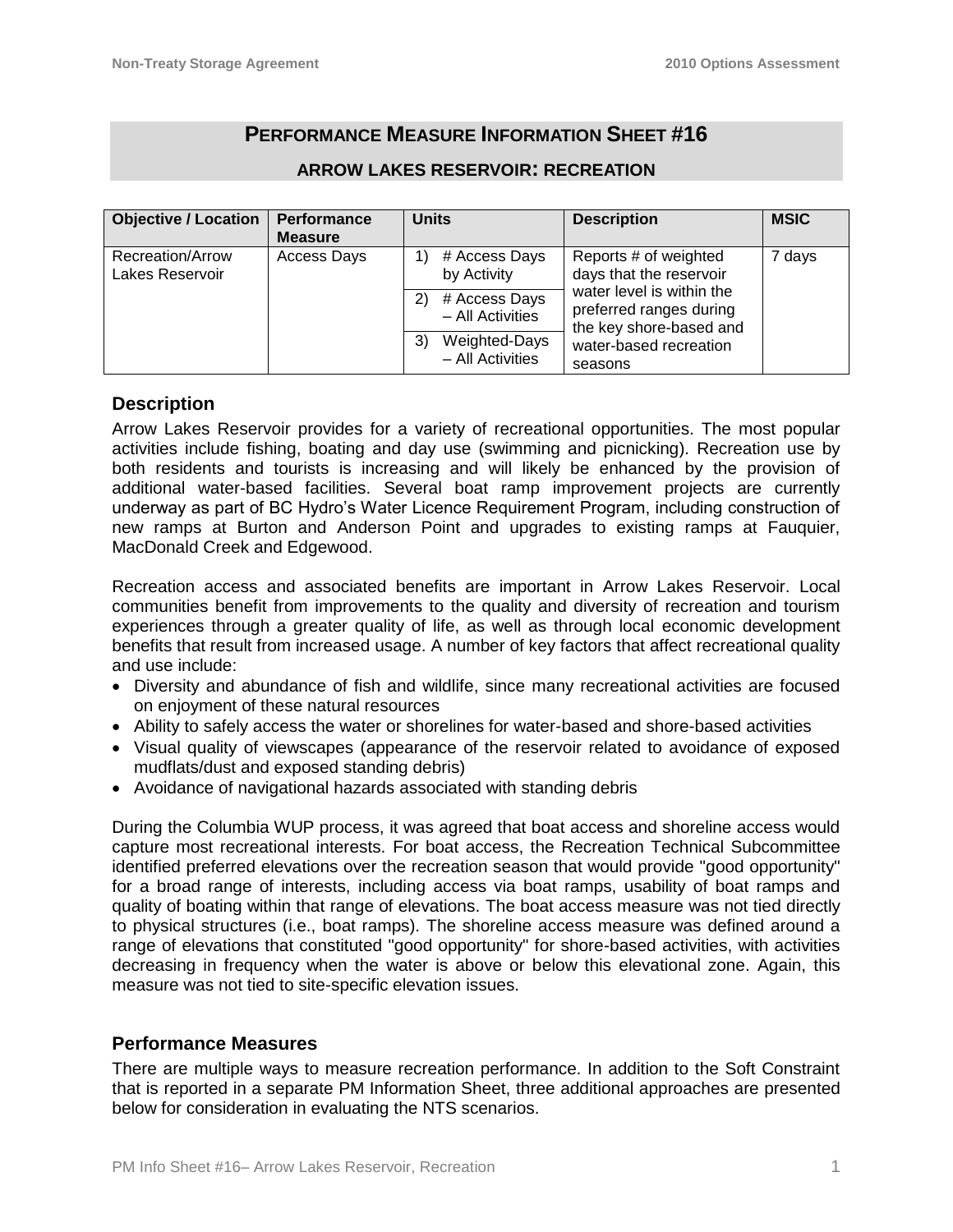#### **Approach 1**

The first approach was presented at the first NTS Stakeholder Session (October 2010), and is based on critical water level ranges for water-based activities (boat access) and shore-based activities, as summarized in RL&L (2001). This approach, which was used in the Columbia WUP, calculates separate measures for boat access and shoreline access using the parameters defined in Table 1.

|  |  | Table 1. Parameters for Boat Access and Shoreline Access from RL&L (2001) |  |  |
|--|--|---------------------------------------------------------------------------|--|--|
|  |  |                                                                           |  |  |

| Area                        | <b>Measure</b>               | <b>Dates</b> | <b>Critical Elevation Zone</b>                      | <b>MSIC</b> |
|-----------------------------|------------------------------|--------------|-----------------------------------------------------|-------------|
| Arrow<br>Lakes<br>Reservoir | Boat Access Days             |              | 01 May to 30 Sept   # days between $1435 - 1444$ ft | 7 days      |
|                             | <b>Shoreline Access Days</b> |              | 01 May to 30 Sept   # days between $1425 - 1435$ ft | 7 days      |

## **Approach 2**

The second approach emerged from discussions during the NTS Stakeholder Session #1. The basic premise was that there is a range of overlap in the preferred elevation ranges across shore-based and water-based activities, and that a compromise definition may be possible. In developing the new approach (Table 2), it was noted that reaching full pool elevation was less desirable and that, given increases in property development and full-time residency, a wider seasonal definition would be appropriate (April 1 to October 15).

#### **Table 2. Parameters for Overall Recreation Performance**

| Area                            | <b>Measure</b>         | <b>Dates</b>           | <b>Critical Elevation Zone</b>                       | <b>MSIC</b> |
|---------------------------------|------------------------|------------------------|------------------------------------------------------|-------------|
| <b>Arrow Lakes</b><br>Reservoir | <b>Recreation Days</b> | 01 April to 15 October | $\vert$ # days between 1425 – 1440 ft $\vert$ 7 days |             |

## **Approach 3**

The concept for the third approach also emerged during Stakeholder Session #1. Weights are applied to both elevations and seasons to reflect the overall performance across the entire year.

The following logic is used to derive the weights:

- 1. Elevation weighting factors: Between 1435 and 1440 weight = 1; Transition down to a weight  $= 0$  at elevations above 1444; Transition down to weight  $= 0$  at elevations below 1415.
- 2. Seasonal weighting factors: Peak recreation season weight = 1 (Jul 1 to Aug 31); Shoulder seasons transition down to weight =  $0.1$  (Apr 16 to Jun 30; Sep 1 to Oct 15); Off-peak seasons transition down to weight =  $0$  (Oct 16 to Dec 31; Jan 1 to Apr 15).

Elevation and seasonal weights are then multiplied together to develop a combined weighting factor (Table 3).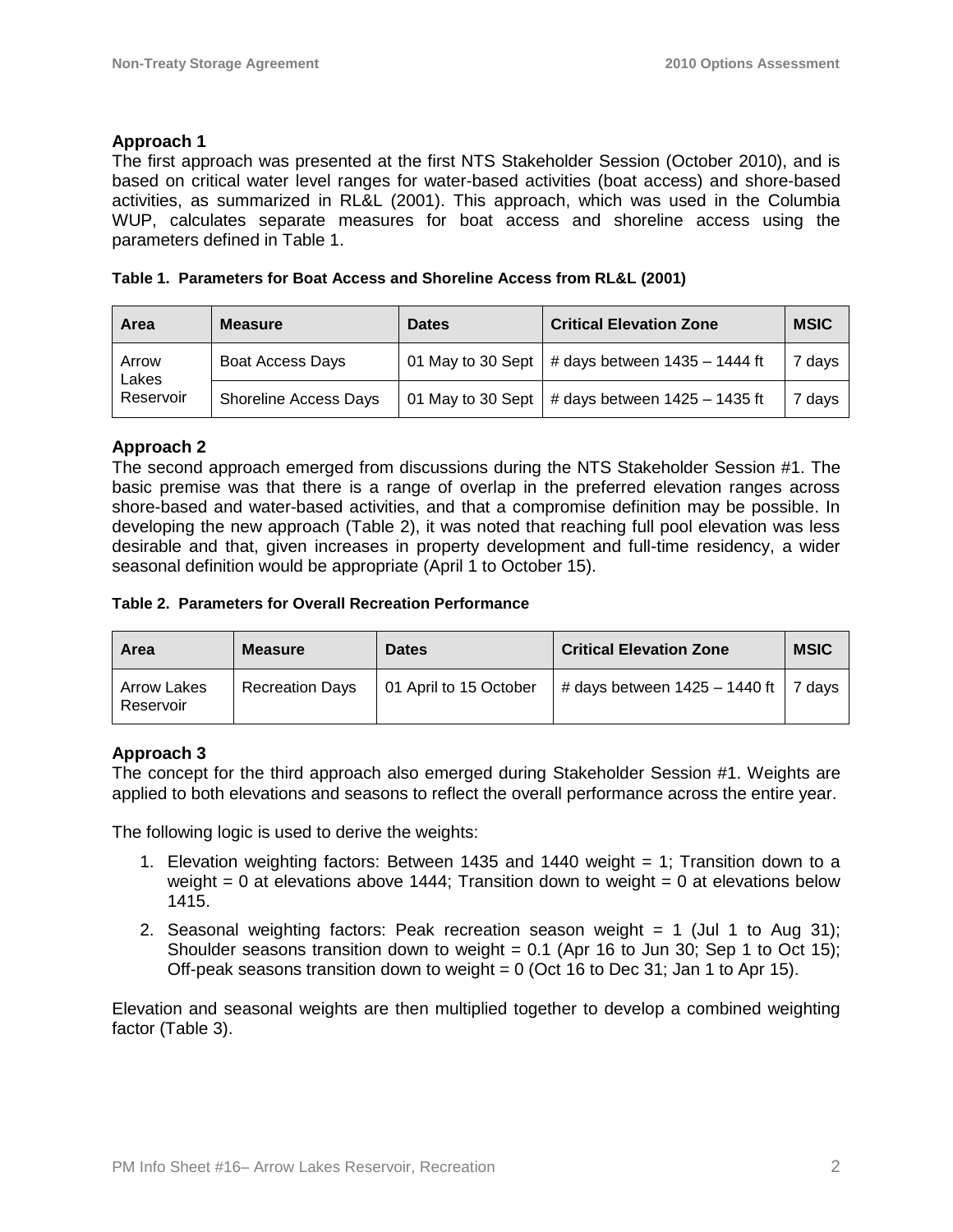|                  |                   |              | <b>Seasonal Weight</b> |               |              |                  |                  |
|------------------|-------------------|--------------|------------------------|---------------|--------------|------------------|------------------|
|                  |                   |              | Jan-01                 | Apr- $16$     | Jul-01       | Sep-01           | Oct-10           |
|                  |                   |              | Apr-15                 | <b>Jun-30</b> | Aug-31       | Oct-15           | <b>Dec-10</b>    |
|                  |                   |              | 0 to 0.1               | $0.1$ to $1$  | $\mathbf{1}$ | 1 to 0.1         | $0.1$ to $0$     |
|                  | Above 1444        | $\mathbf 0$  | $\mathbf 0$            | 0             | $\mathbf 0$  | $\boldsymbol{0}$ | $\boldsymbol{0}$ |
|                  | 1435 to 1440      | $\mathbf{1}$ | 0.05                   | 0.5           | $\mathbf{1}$ | 0.5              | 0.1              |
| Elevation Weight | above 1430        | 0.6          | 0.03                   | 0.3           | 0.60         | 0.3              | 0.03             |
|                  | <b>Below 1425</b> | 0.2          | 0.01                   | 0.1           | 0.20         | 0.100            | 0.01             |
|                  | Below 1415        | $\mathbf 0$  | $\mathbf 0$            | $\mathbf 0$   | 0            | 0                | $\mathbf 0$      |

#### **Table 3. Selection of Recreation Weighting Factors by Elevation and Season<sup>1</sup>**

 $1$  Weighting factors are interpolated for each week and each metre elevation band

There are a number of recreational activities that take place in the Arrow drawdown zone that may be directly linked to reservoir elevations (e.g., hiking, ATV use, cross country skiing), which have different preferred or optimal water levels. However, there is little systematic information on how fluctuating reservoir levels influence the recreation behaviour of these key user groups. As part of implementing the WUP, a recreational demand study is being implemented over a 5 year period (2009-2013). The results of this study should provide a better understanding of how reservoir water levels affect the quantity, quality and frequency of a broad range of water-based and shore-based recreation activities, and help to develop better performance measures that link aspects of recreation by local/tourist groups to reservoir levels for future operational decision-making.

# **Calculations**

For each scenario:

- 1. Assemble the daily simulated results for reservoir elevations over 60 years (derived from HYSIM 1940-2000; Figure 1) for each scenario.
- 2. Parameter (1): Count the number of days between thresholds for boat access (1435 1444 ft) and shoreline access (1425 – 1435 ft) between 1 May and 30 Sept.
- 3. Parameter (2): Count the number of days between thresholds for overall recreation (1425 1440 ft) between 1 April and 15 Oct.
- 4. Parameter (3): Calculate the annual Weighted-Day by sampling each day against the combined weighting factors (Table 1) and summing over the year.
- 5. Summarize all statistics (Figures 2-4).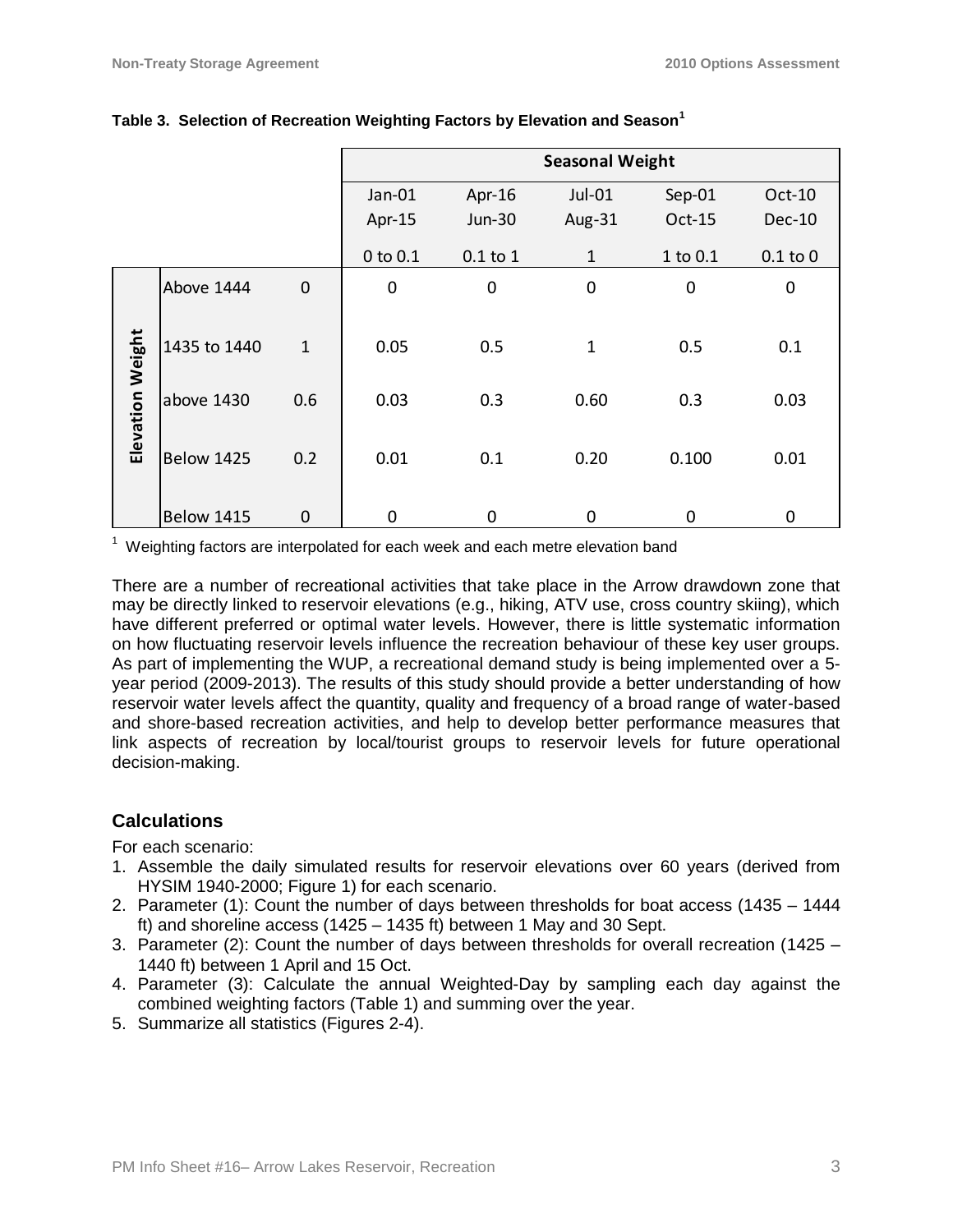

**Figure 1. HYSIM Simulated Arrow Lakes Reservoir elevations. Median over 60 years showing the preferred elevation ranges and season for boat access and shoreline access.**

## **Key Assumptions and Uncertainties**

- Each scenario is simulated using the same set of system constraints, input assumptions (e.g., load forecasts) and historic basin inflows (1940 – 2000).
- Assumes that there is minimal recreational use outside the defined recreation season.
- Assumes that the preferred season and elevations are accurate.
- There is uncertainty regarding which approach is best at capturing the essence of access issues for boating and shoreline use.

#### **Results**

By separating out water and shoreline recreational preferences (Approach 1), the modeling shows some clear distinctions across the scenarios. Scenario D (no NTS) would provide the greatest number of boat access days within the preferred elevation zones on Arrow Lakes Reservoir. Conversely, this scenario would perform the worst in providing shoreline access to the reservoir (Figure 2). On average, the "with NTS" scenarios (A through C) perform similarly for both boat and shoreline access. However, there would be greater variability under Scenario B due to the slower refill and deeper draft of the reservoir in dry years, which would result in fewer boat access days and greater shoreline access days.

Regardless of the approach (i.e., non-weighted vs. weighted), modeling based on a combined recreational preference provides the same overall results (Figures 3 and 4). On average, Scenario D would perform significantly better overall for recreation on Arrow Lakes Reservoir. This is being driven largely by the fact the no use of Non-Treaty storage would keep the reservoir within the higher elevation range for longer throughout the year than the "with NTS"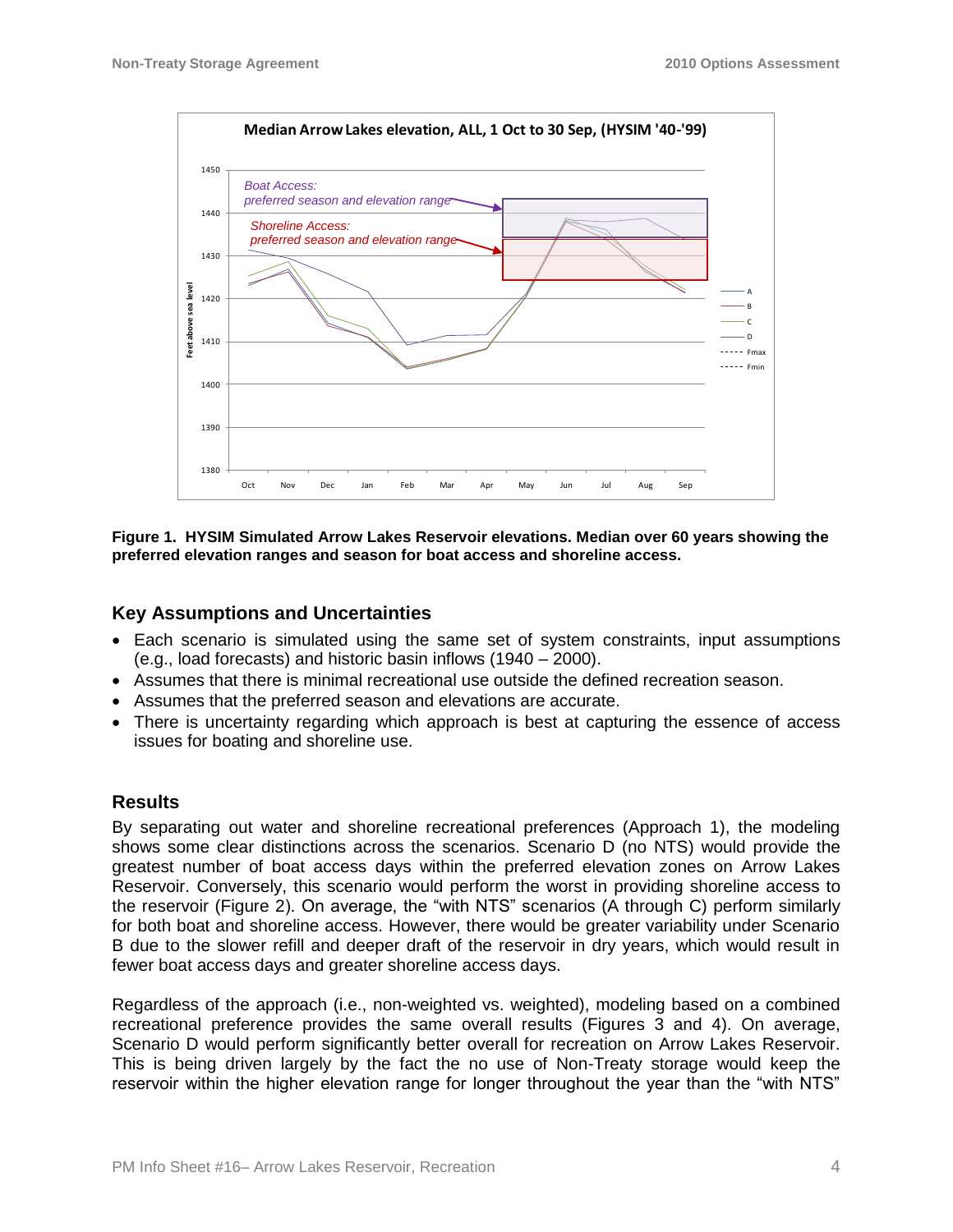scenarios, particularly during the latter part of the recreation season and that this would be better for a range of shoreline and water-based recreational activities.









**Figure 3. Parameter (2) Combined Recreation Days – HYSIM Results for all NTS scenarios**